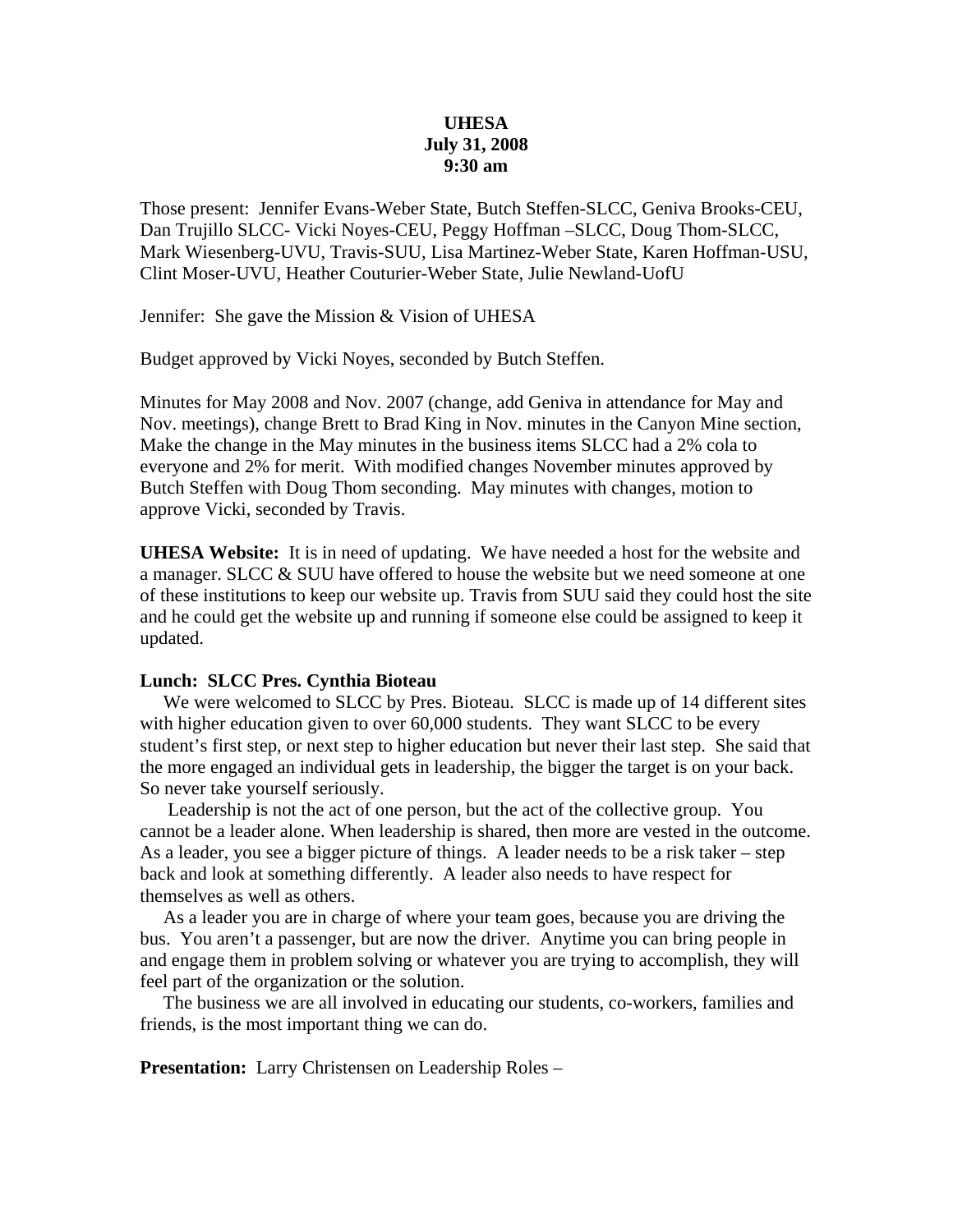- 1. Each of us has a unique perspective of what leadership is; thus leadership is what you think leadership is.
- 2. Most leaders adopt observed leadership practices…they model what they have seen. If they have seen capable and efficient leadership, they are going to be capable and efficient. However, if they haven't, the leadership outcome is often much less than is desired, needed, or necessary. It is the "however" of leadership that is the killer of companies, success, people, and the human spirit.
- 3. Little real research based leadership training is done to help first time leaders, or second time leaders, third time leaders, etc. Thus most leaders, who are really good workers and people, do what they see other leaders do.
- 4. Leadership: The 7 Power Roles was originally based on experience and intuition. What was taught seemed right, and in many cases it was right, however, it was not research based.

# **Leadership Overview:**

- 1. Leadership has two approaches: managerial and visionary.
- 2. Managerial leaders look to the present and within. They face the day to day challenges of leadership, and keep the company functioning. These leaders are logical thinkers, practical planners, and activators for the present. They see and drive "day-to-day success."
- 3. Visionary leaders look to the future and outward. They look to the competition, and the path that will take the company forward. These leaders are critical thinkers, strategic planners, and activators for the future. They see and drive "the big picture."
- 4. Visionary leadership is a talent which cannot be taught. Managerial leadership requires knowledge and skills that can be learned.
- 5. Leadership: The 7 Power Roles focuses on the skills, knowledge, and attitudes of managerial leaders.
	- A. Leadership as an equal: leader carries equal status as team members, but organizes and facilitates team expectations, work loads, and leads team meetings, coupled with
	- B. The Consensus Approach: "Let's discuss the issues and arrive at team concensus." All issues are discussed and debated until a majority of the team agrees with a plan of action. Team members who do not agree with the majority, accept and uphold the chosen course, and thus supporting the team, and or
	- C. The Facilitation Approach: "How do you want to solve the problem?" The leader allows the team to make decisions and solve problems. The leader's role is to keep the team organized and moving through the decision-making and problem-solving processes.

## **"Croc pond" by Roger Anthony**

Crocodiles not Water lilies (crocodiles are powerful and leaders, water lilies bob up and down without direction).

1. We need to be who we really are without pretending.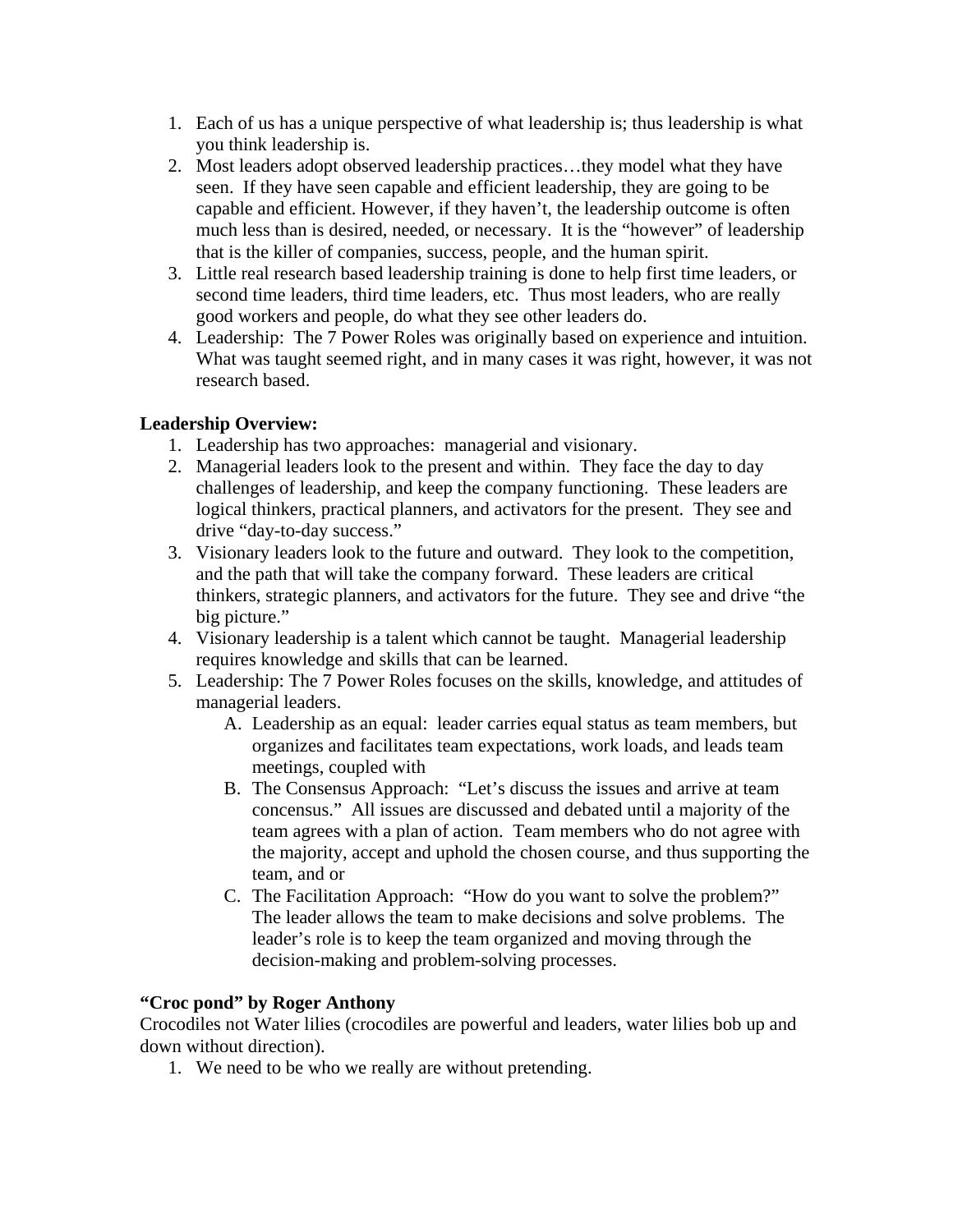- 2. Living up to the essence of integrity which is being and standing by what I believe. Integrity is wholeness, completeness, reliability. As leaders it is one thing to teach a certain thing, it is another to live it, but the greatest by far is to be open and humble and admit when we are wrong.
- 3. The greater the trial or tribulation, the greater the blessing right around the corner.
- 4. Every moment man is changing by a degree the world, by the power of radiating. The more we are out of line with who we really are with the power of the human spirit, the more powerful the negative radiations that go out. We spend so much time working on our attitude than we don't concentrate on radiating our personalities.
- 5. Leadership is all about living in the role of integrity. Life is a state of radiation and absorption. Communication is about leadership and leadership is about communication. Patience is a wonderful leadership trait. The portal to integrity is to be humble. True leadership is mentoring and helping to change lives. We would rather have the pain of what we are use to than to risk pain of trying something new with leadership changes. True leadership is constant change. Success and encouragement as someone is changing. It takes self discipline for this transition. The greater the desire, the greater the change. Value gives you the desire or the vision which gives you the power to change. The leadership quality is to show value for the change.
- 6. When we harbor unforgiveness it weakens the human-being. Don't forget to forgive oneself and the environment. If what you achieve does not culminate in peace, happiness and joy it isn't true success.
- 7. Leadership is all about encouraging change through transition. Make allowances for the individual perspectives of others. No one can take away our attitude of how we deal with things in life.

#### **Nominations:**

Treasurer: Jim Kittelrud-nominated by Travis Rosenberg, seconded by Karen Hoffman

Secretary: Heather Couturier nominated by Karen, seconded by Mark Wiesenberg. Travis Rosenberg nominated by Mark Wiesenberg, seconded by Vicki Noyes.

President Elect: Butch Steffen nominated by Karen, seconded by Doug Thom. Geniva Brooks nominated by Vicki Noyes, seconded by Butch Steffen.

Vicki suggested that the nominations cease, it was seconded by Butch.

Meeting adjourned at 4:30 pm

Dinner at park at 6:00 pm

August 1, 2008 9:00 am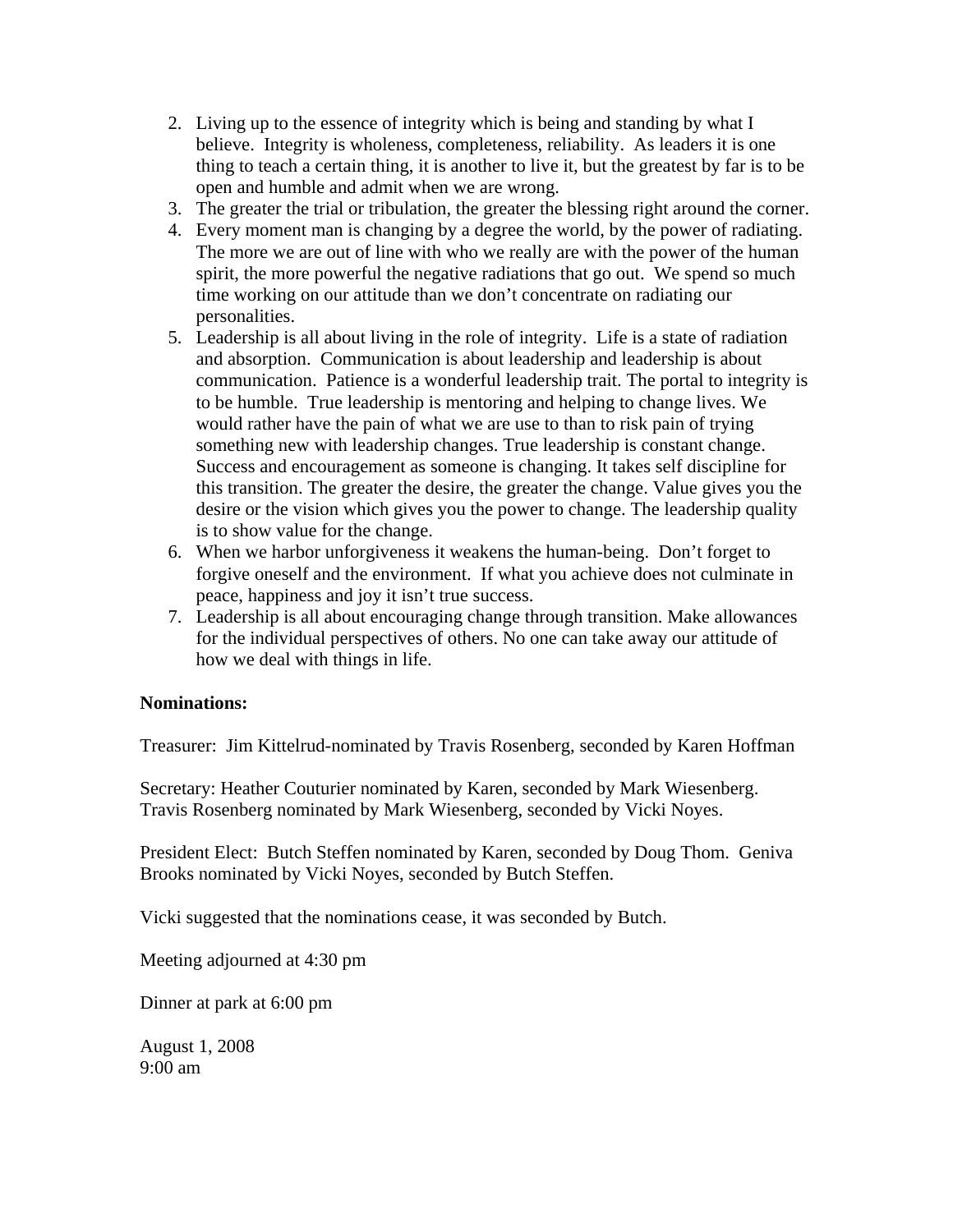### **Representative Kory Holdaway:**

Whether in Public or Higher Ed, it is the staff that keeps things going. The work you do is too important for us to be lax in. The importance Higher Ed plays is it is the economic engine for the state. Anytime he can talk to other legislatures to invest in education and not appropriate, he does. The problem right now is attendance is either flat or down, so it is hard to get legislatures to want to appropriate money to Higher Ed. One of the problems that are causing this is the economy. He has tried to increase the awareness for the opportunity for scholarships and grants. This next legislative session the revenues are coming in behind what we wanted. It won't be like the last couple of years where we received more money, but will be a leaner year. We need to help Legislatures understand that it is an investment in Higher Ed. We need to help our staff recognize that we are helping students to become better individuals in their lives. Jennifer suggested to Representative Kory that the state give higher Ed a lump sum of \$1200-\$1500 per employee, like they did for Public Ed. He suggested that we try and push this in the next Legislative session as he feels that it is a great idea. Representative Spencer Pratt is the analyst to look at staff retention and Rep. Holdaway will contact him with this suggestion.

#### **UHESA business:**

Thank you to Jennifer, Jill and Barbara for all their service in UHESA Election results: Secretary: Travis Rosenberg Treasurer: Jim Kittelrud VP Elect: Geniva Brooks

Butch will remain as our Legislative Liaison

#### **Positives on our campus':**

Uof U: HR instituted web md: if you sign up on their website and fill out a profile, then you receive up to \$40.00 off per month on their medical plans.

SUU: Staff President receives: \$3000 per year for a 1 year term, with Sec. receiving \$1200.00 per year for 1 year term.

UVU: Staff President receives \$1500 per year for a 2 year term, with Sec. receiving \$500.00 per year for a 2 year term.

Weber/CEU: Healthy Utah, 3 hours a week allowed for exercising on campus. An Employee potluck breakfast with the winning table receiving 4 hours off for personal leave.

SLCC: Training with release time. Presence on President's council

UVU: Employee can receive 8 hours of volunteer leave that is run through the staff assoc. The employee applies for this and it is presented to the staff assoc. for approval.